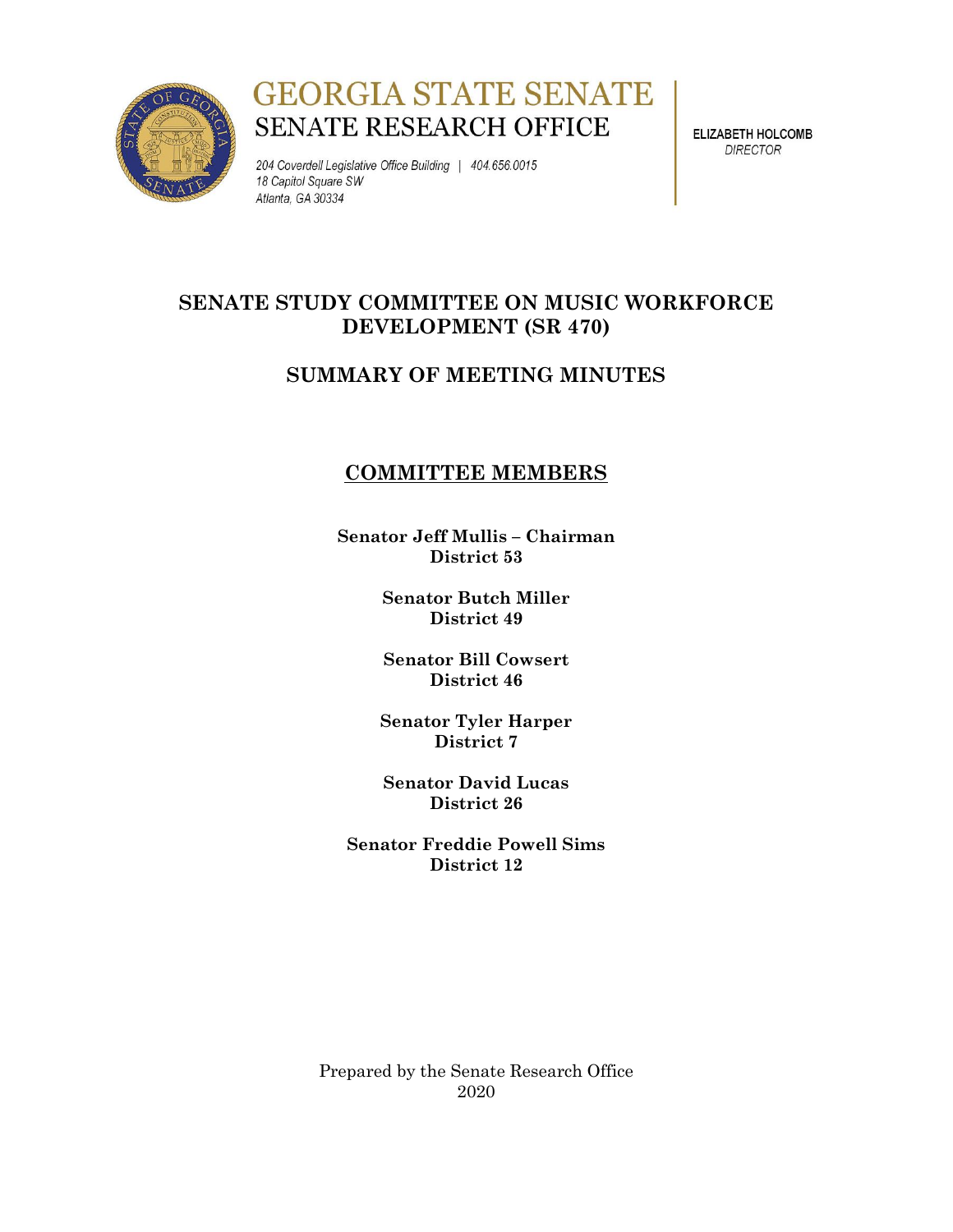## **TABLE OF CONTENTS**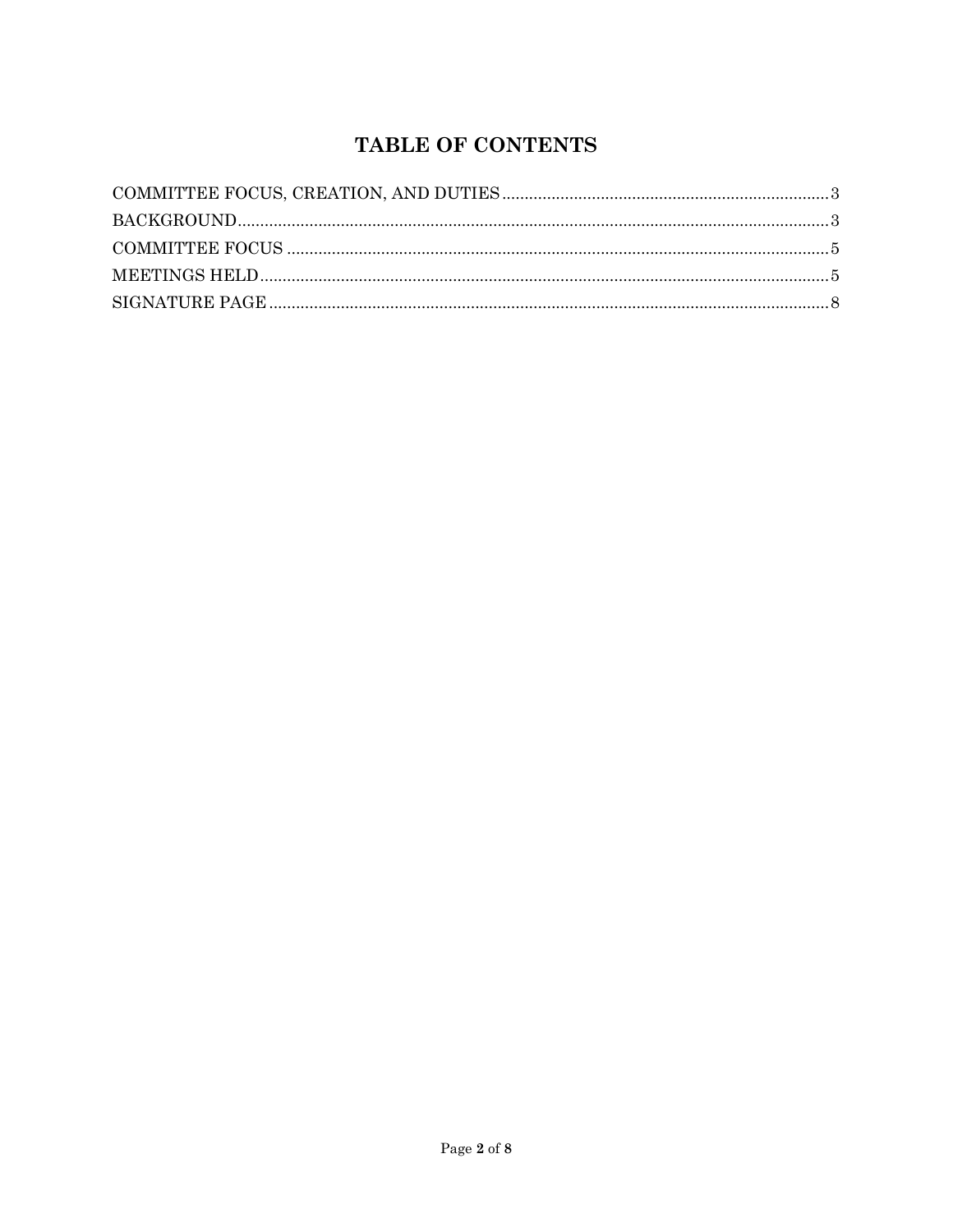### **COMMITTEE FOCUS, CREATION, AND DUTIES**

<span id="page-2-0"></span>The Senate Music Workforce Development Study Committee (Committee) was created with the adoption of Senate Resolution [SR 470](https://www.legis.ga.gov/legislation/56294) during the 2020 legislative session for the purpose of examining the economic impact of the music industry in Georgia and ways to measure, expand, and promote the music economy across the state, including ways to foster integration with other creative industries such as film, digital media, and gaming.

Senator Jeff Mullis of the 53rd served as chair of the Committee. The other members appointed by the President of the Senate included: The following individuals were appointed by the President of the Senate to serve as members of this Committee:

- Senator Butch Miller of the 49th,
- Senator Bill Cowsert of the 46th
- Senator Tyler Harper of the 7th
- Senator David Lucas of the 26th
- Senator Freddie Powell Sims of the 12th.

The following legislative staff members were assigned to this Committee: Ms. Elizabeth Holcomb of the Senate Research Office; Mr. Andrew Allison of the Senate Press Office; Mr. Paul Higbee of the Office of Legislative Counsel; Ms. Melody DeBussey of the Senate Budget and Evaluation Office; and Ms. Ally Konishi, Legislative Assistant to Senator Mullis and Senate Rules Committee Secretary.

#### **BACKGROUND**

#### <span id="page-2-1"></span>*The Georgia Musical Investment Act of 2017 (HB 155)*

[House Bill 155/](http://www.legis.ga.gov/Legislation/en-US/display/20172018/HB/155)the Georgia Musical Investment Act was sponsored by Representative Amy Carter of the 175th and Senator Jeff Mullis of the 53rd in 2017 in an effort to create a musical tax incentive to boost the Georgia music industry by attracting and retaining talent in the state, creating job opportunities, and supporting economic development, similar to the film and video game incentives.

Specifically, HB 155 created a new Code Section, O.C.G.A. § 48-7-40.33, that provides a 15 percent income tax credit to state certified production companies whose qualified production expenditures equal or exceed the spending threshold. An additional 5 percent tax credit may be applied if the qualified production expenditures are incurred in a tier one or tier two county, as designated by the Department of Community Affairs.

The spending threshold is as follows:

- For a musical or theatrical performance, \$500,000 during a taxable year;
- For a recorded musical performance incorporated into or synchronized with a movie, television, or interactive entertainment production, \$250,000 during a taxable year; and
- For any other recorded musical performance, \$100,000 during a taxable year.

The applicable productions include musical and theatrical performances that occur over the course of a twelve-month period or longer and originate, develop, and have their initial public performance before a live audience within the State; or those that prepare and rehearse a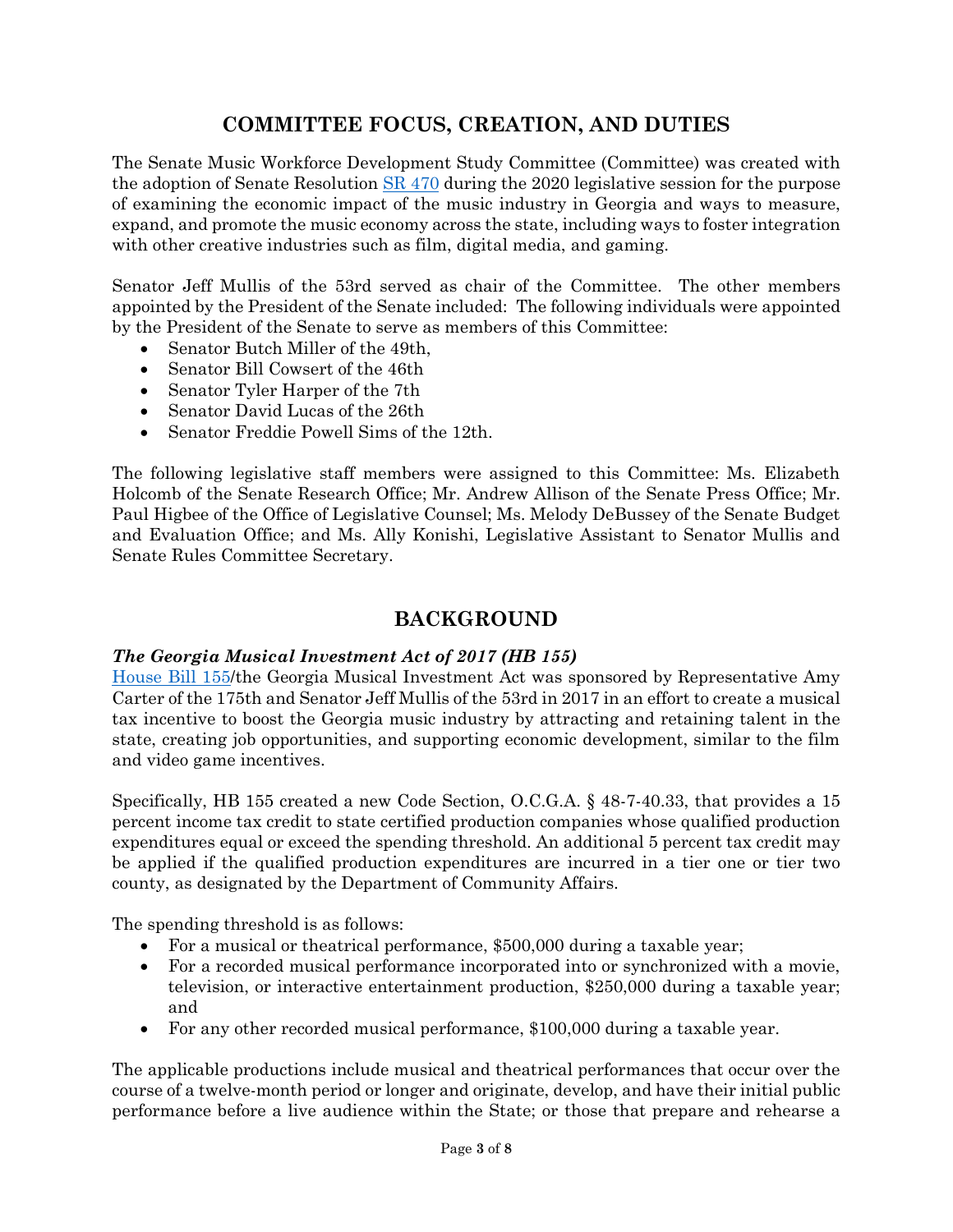minimum of seven days within the State and have their United States debut within the State. This excludes a single musical performance or cultural festival that is not intended for touring.

The qualified production expenditures are expenses incurred in the State on direct account of qualified production activities including, but not limited to, set construction and operation, wardrobe, make-up, lighting, facilities and equipment rentals, and talent fees.

The musical tax credit may not be applied if a film tax credit has already been claimed under the Georgia Entertainment Industry Investment Act (O.C.G.A. § 48-7-40.26).

The tax credit aggregate annual caps are \$5,000,000 in 2018; \$10,000,000 in 2019; and \$15,000,000 for tax years 2020 through 2022, with a sunset on January 1, 2023. The maximum allowable tax credit claimed by a single production company and its affiliates may not exceed 20 percent of the available aggregate amounts in a single year.

When the amount of the credit(s) exceeds the production company's liability in a taxable year, the excess may be used against quarterly or monthly payments under O.C.G.A. §48-7-103, which requires payment from employers for tax withholdings. Employees also receive a credit against their income tax liability if their employer production company receives credit against the required quarterly or monthly payments. Further, any unused credit amount may be carried forward for five years from the close of the taxable year in which the investment occurred, but not against a prior year's tax liability.

The Department of Economic Development is responsible for determining which projects qualify for the tax credits, and certification must be submitted to the Department of Revenue.

*Applicable Dates: The Act went into effect on January 1, 2018 and will sunset on January 1, 2023.*

### *Proposed Legislation in 2019 (SB 441)*

In 2019, Senator Mullis introduced [Senate Bill 441](http://www.legis.ga.gov/legislation/en-US/Display/20192020/SB/441) to revise the Georgia Musical Investment Act and the Musical Tax Credit by increasing the potential tax credit amount from 15 to 25 percent and lowering the designated spending thresholds:

- For a musical or theatrical performance, \$100,000 during a taxable year (current threshold =  $$500k$ ;
- For a recorded musical performance incorporated into or synchronized with a movie, television, or interactive entertainment production, \$50,000 during a taxable year (current threshold  $= $250k$ ); and
- For any other recorded musical performance, \$50,000 during a taxable year (current threshold  $= $100k$ .

This bill was favorably reported by the Senate Committee on Economic Development and Tourism but did not reach final passage.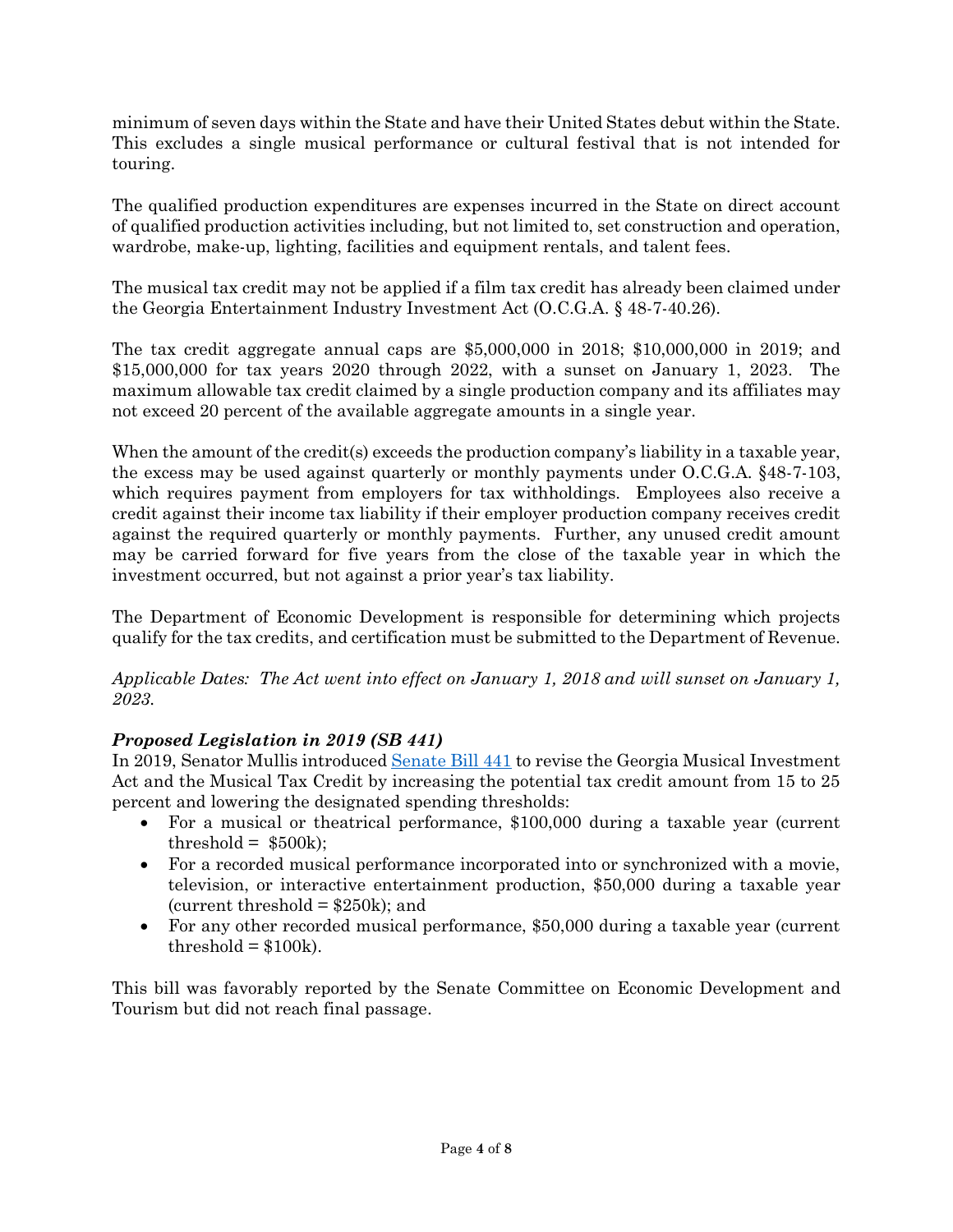### **COMMITTEE FOCUS**

<span id="page-4-0"></span>As SR 470 states, the music industry has made significant contributions to Georgia's economy and its successes are rooted in the creative efforts effort of many talented and dedicated performers, producers, promoters, technicians, and other working in many different musical genres and styles. The continued growth and success of the Georgia-based music industry is important to sustaining economic development, job creation, and the welfare of this state. In an effort to encourage and promote the expansion of the music industry of this state, the Committee was tasked with undertaking a study that examined the following:

- The economic impact of the music industry in Georgia and ways to measure, expand, and promote the music economy statewide and foster integration with other creative industries, including film, digital media, and gaming;
- The current mix of music content creators in Georgia and ways to retain and attract talent while expanding music content as a net cultural export;
- The current state of the music and sound recording sector in Georgia and ways to support, promote, and grow that sector;
- The current state of music technology and entrepreneurship and ways to support and promote innovation and enterprise investment;
- Musical tour and theatrical production in Georgia and ways to develop, promote, and attract investment from that sector of the industry;
- A review of the Georgia Music Investment Act and ways to improve and expand the current law to be more competitive globally;
- A review of state incentives, infrastructure, and economic impact from the music industry in other states;
- The business side of music in Georgia, taking into account various industry clusters, and ways to strengthen and expand the business of music; and
- The Georgia Music Hall of Fame and its awards ceremony and ways that the institution can promote music in Georgia while providing for continued economic development.

### **MEETINGS HELD**

<span id="page-4-1"></span>This section provides a brief summary of topics covered at each meeting, including the names and affiliations of individuals who were asked to provide testimony to the Committee. Although testimony has been condensed for the purposes of this summary document, livestream recordings of each meeting can be found [online.](https://livestream.com/accounts/26021522)

#### **Meeting 1 – October 15, 2020**

The Committee held its first meeting on October 15, 2020, in Room 450 of the State Capitol. Chairman Mullis provided a brief overview of the objectives of the study, indicating that its scope has been expanded beyond what was originally drafted in SR 470 to shed light on the effects of the COVID-19 pandemic on the music industry. The following individuals provided testimony:

- **Mr. Daryl Friedman**, Chief Advocacy Officer for the Recording Academy®;
- **Mr. Chuck Leavell**, Musician;
- **Mr. Colt Ford**, Musician;
- **Mr. Chris Albrecht**, Partner, Double A Productions (Georgia and Florida offices);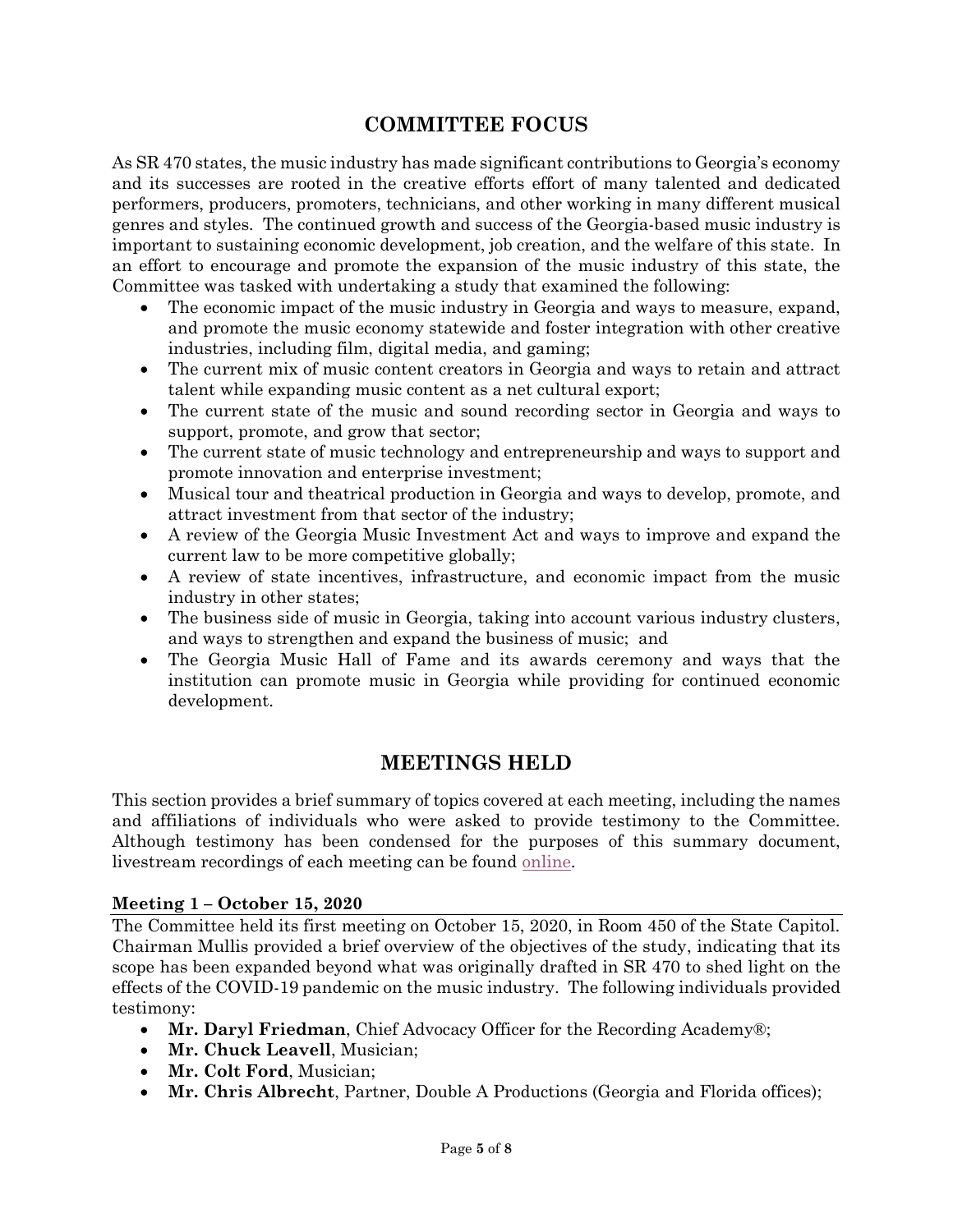- **Mr. Sameed Afghani**, Vice President and General Manager, Atlanta Symphony Orchestra; and
- **Mr. Josh Antenucci**, Entrepreneurial, live event enthusiast and member of the National Independent Venue Association (NIVA).

Testimony at the first meeting focused on how the impact of the pandemic on the music industry is far reaching, with the cancelation of music festivals and concert tours affecting not only the musicians themselves but also hotel, event planning, catering, hospitality and stage production workers. In addition, the Atlanta Symphony Orchestra (ASO) is relying heavily on technology to continue bringing content to students. ASO has been innovative on the technology front, developing videos and taking advantage of the film tax credit and the music tax credit when applicable. When asked for suggestions on how the legislature can help the music industry or ASO specifically, Mr. Afghani urged the Committee to consider making the music tax credit refundable and transferable.

Additional testimony indicated that the CARES Act does not allow 1099 workers such as freelancers or independent contractors to enjoy unemployment benefits. It was also suggested that the legislature should look at opportunities to support the workers that run the venues where music is performed. Other industry experts added that it would be beneficial to establish an office similar to the film office associated with the film tax credit and the Georgia Department of Economic Development.

#### **Meeting 2 – November 10, 2020**

The Committee returned to Room 450 of the State Capitol on November 10, 2020, to hold a second meeting where the Committee received testimony from the following individuals:

- **Mr. Joel Katz**, Entertainment Lawyer;
- **Mr. Brad Olecki**, CEO, Georgia Music Accord;
- **Mr. Larry Brumley**, Senior Vice President and Chief of Staff, Mercer University;
- **Mr. Keith Perissi**, Director, Joel A. Katz Music and Entertainment Business Program, Kennesaw State University;
- **Mr. Ron Poag**, Owner, RP Entertainment, LLC; and
- **Ms. Karla Redding**, Vice Chair, Georgia Music Foundation Board.

Testimony presented covered a wide array of programs, upcoming projects, and investments in music education and workforce development that play a vital role in supporting Georgia's music industry. These included the Joel A. Katz Music and Entertainment Business Program at Kennesaw State University, Music at Capricorn, the Grand Opera House, the College Hill Carter Initiative, the Otis Redding Foundation, and the Georgia Music Accord Grammy Museum.

Testimony provided by Mr. Joel Katz and Mr. Brad Olecki emphasized the significance of the August 31, 2020 announcement that the Los Angeles-based Grammy Museum Foundation is partnering with the Georgia Music Accord to open a Grammy Museum experience in Atlanta to celebrate the vast heritage and accomplishments across Georgia's music industry. Site selection is currently in progress and is projected to take as many as six months before physical construction can begin. Although a feasibility study is still underway, financial support for the museum is expected to come from a mixture of philanthropy, corporate sponsorships, and public funds on the county, city, and state levels. The museum is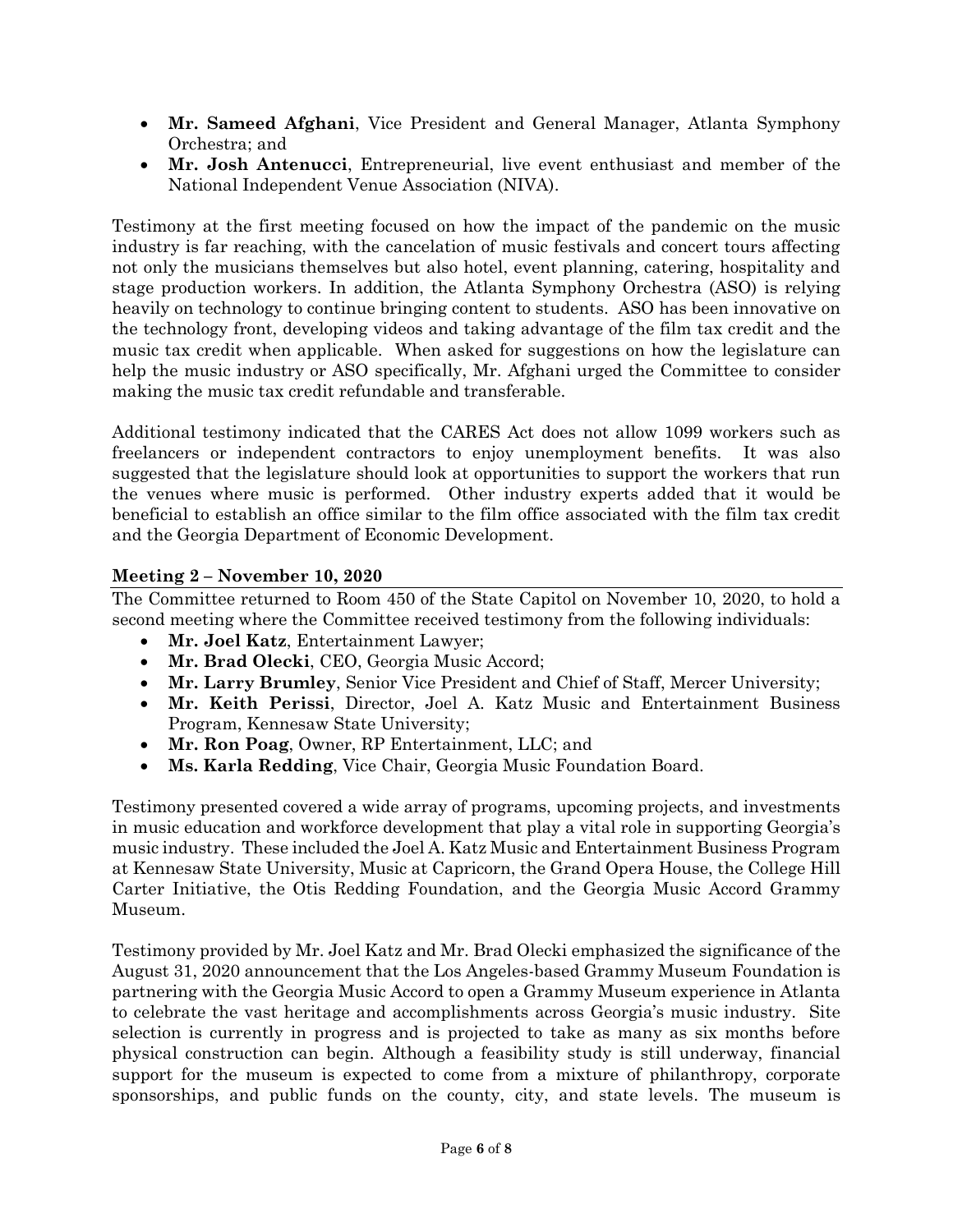anticipated to have a tremendous economic impact in Georgia with potential impacts on tourism, education, and workforce development.

#### **Meeting 3 – November 17, 2020**

The Committee met a final time on November 17, 2020, in Room 450 of the State Capitol. The following individuals provided testimony to the Committee:

- **Mr. Rafael Fernandez**, Senior Vice President of State Public Policy and Industry Relations for the Recording Industry Association of America (RIAA);
- **Mr. Steve Weizenecker**, Entertainment Lawyer, Barnes & Thornburg;
- **LaCrae**, Musical Artist; Co-Owner/Co-Founder/President of Reach Records;
- **Dr. Shain Shapiro, PhD**, Founder and CEO of Sound Diplomacy;
- **Ms. Lee Thomas**, Deputy Commissioner, Georgia Department of Economic Development; Division Director, Georgia Film, Music and Digital Entertainment;
- **Mr. Kristian Bush**, Musician (Sugarland); and
- **Ms. Mala Sharma**, Founder and Executive Director, Georgia Music Partners (GMP).

The Committee conducted a review of the Georgia Music Investment Act and received an update from the Georgia Department of Economic Development, the state agency responsible for administering the music tax incentive program. In addition, the Committee heard testimony from various experts in the music industry and entertainment business that included recommendations for improving and expanding the current law to be more competitive with other states and on a global level.

The following suggested changes to the Georgia Music Investment Act were submitted by Mr. Steve Weizenecker for the Committee's review and echoed by presenters throughout the Meetings 1, 2, and 3:

- Making the tax credit transferable or refundable. The current credit is returnable which means it can only be applied to the maximum amount credit owed by the applicant production company.
- Allowing for the aggregation of qualified production expenditures, allowing production companies to bring their projects together in a single transaction.
- Increasing the potential tax credit amount from 15 to 25 percent. By raising the cap, this would align Georgia with Tennessee, a neighboring competitor state that provides a tax credit of up to 25 percent for scoring productions.
- Consider lowering the thresholds for touring and recording to meet modern budgets and remain competitive with other states.
- <span id="page-6-0"></span> Maintaining a rural component and focus that supports rural economies in a time when people are working remotely more than ever. This includes considering different thresholds for rural counties or regions.